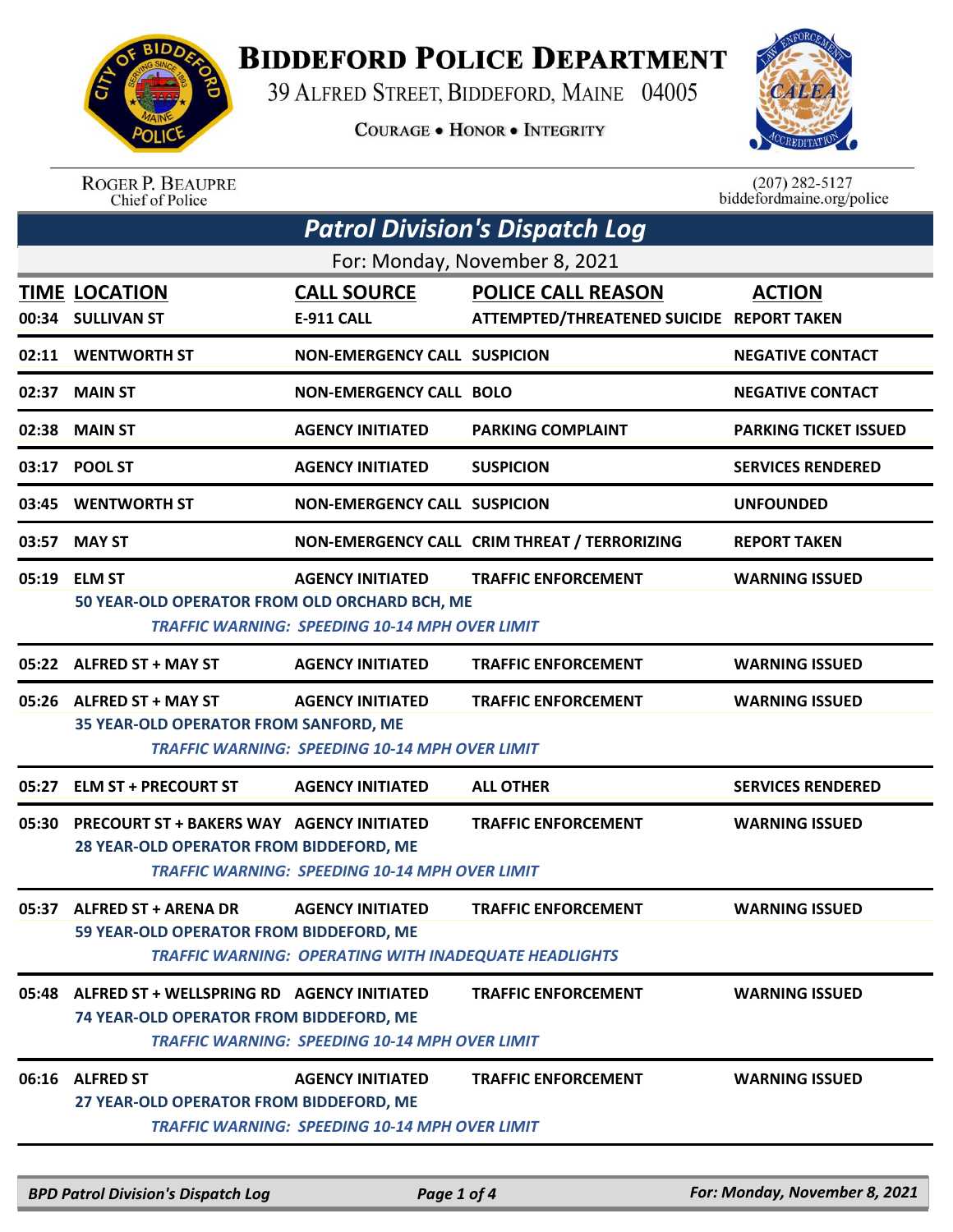|                                                                                                                                                                                                                            | <b>TIME LOCATION</b><br>06:21 WELLSPRING RD                                                                                                                                                                                                                                                              | <b>CALL SOURCE</b><br><b>NON-EMERGENCY CALL ALARM - POLICE</b>                                                                                              | <b>POLICE CALL REASON</b>                                                                               | <b>ACTION</b><br><b>SERVICES RENDERED</b> |  |
|----------------------------------------------------------------------------------------------------------------------------------------------------------------------------------------------------------------------------|----------------------------------------------------------------------------------------------------------------------------------------------------------------------------------------------------------------------------------------------------------------------------------------------------------|-------------------------------------------------------------------------------------------------------------------------------------------------------------|---------------------------------------------------------------------------------------------------------|-------------------------------------------|--|
|                                                                                                                                                                                                                            | 07:01 BAKERS WAY<br>50 YEAR-OLD OPERATOR FROM PARSONSFIELD, ME                                                                                                                                                                                                                                           | <b>AGENCY INITIATED</b><br><b>TRAFFIC CITATION: FAILURE TO GIVE SIGNAL BEFORE TURNING</b><br><b>TRAFFIC WARNING: MOTOR VEHICLE UNSAFELY PASSING VEHICLE</b> | <b>TRAFFIC ENFORCEMENT</b><br><b>TRAFFIC WARNING: FAILING TO OPERATE MOTOR VEHICLE AT CAREFUL SPEED</b> | <b>VSAC ISSUED</b>                        |  |
|                                                                                                                                                                                                                            | 07:41 ADAMS ST                                                                                                                                                                                                                                                                                           | <b>AGENCY INITIATED</b>                                                                                                                                     | <b>PAPERWORK</b>                                                                                        | <b>SUMMONS ISSUED</b>                     |  |
|                                                                                                                                                                                                                            | DEFENDANT: NEAL DOUGLAS DIMICK  AGE: 29  RESIDENT OF: BIDDEFORD, ME<br><b>CHARGE: THEFT BY UNAUTHORIZED TAKING OR TRANSFER - SHOPLIFTING</b><br><b>CHARGE: VIOLATING CONDITION OF RELEASE (2 charges)</b><br><b>CHARGE: CRIMINAL TRESPASS</b><br><b>CHARGE: THEFT BY UNAUTHORIZED TAKING OR TRANSFER</b> |                                                                                                                                                             |                                                                                                         |                                           |  |
|                                                                                                                                                                                                                            | 07:57 MAY ST                                                                                                                                                                                                                                                                                             | NON-EMERGENCY CALL ANIMAL COMPLAINT                                                                                                                         |                                                                                                         | <b>SERVICES RENDERED</b>                  |  |
|                                                                                                                                                                                                                            | 08:01 BIRCH ST                                                                                                                                                                                                                                                                                           | <b>NON-EMERGENCY CALL SUSPICION</b>                                                                                                                         |                                                                                                         | <b>GONE ON ARRIVAL</b>                    |  |
|                                                                                                                                                                                                                            | 08:31 STATE ST                                                                                                                                                                                                                                                                                           | NON-EMERGENCY CALL SHELLFISH QUESTIONS                                                                                                                      |                                                                                                         | <b>DISPATCH HANDLED</b>                   |  |
|                                                                                                                                                                                                                            | 09:15 OAKWOOD LN                                                                                                                                                                                                                                                                                         | <b>E-911 CALL</b>                                                                                                                                           | <b>DISTURBANCE / NOISE</b>                                                                              | <b>SERVICES RENDERED</b>                  |  |
|                                                                                                                                                                                                                            | 09:34 MILLER AVE                                                                                                                                                                                                                                                                                         | NON-EMERGENCY CALL PARKING COMPLAINT                                                                                                                        |                                                                                                         | <b>SERVICES RENDERED</b>                  |  |
|                                                                                                                                                                                                                            | 09:45 AMHERST ST                                                                                                                                                                                                                                                                                         | <b>E-911 CALL</b>                                                                                                                                           | <b>ASSIST: MEDICAL W/ ASSIST</b>                                                                        | <b>TRANSPORT TO HOSPITAL</b>              |  |
|                                                                                                                                                                                                                            | 09:59 CUTTS ST                                                                                                                                                                                                                                                                                           | <b>NON-EMERGENCY CALL BOLO</b>                                                                                                                              |                                                                                                         | <b>SERVICES RENDERED</b>                  |  |
|                                                                                                                                                                                                                            | <b>10:12 MAIN ST</b>                                                                                                                                                                                                                                                                                     |                                                                                                                                                             | NON-EMERGENCY CALL CRIM THREAT / TERRORIZING                                                            | <b>REPORT TAKEN</b>                       |  |
| 10:15                                                                                                                                                                                                                      | <b>BIDDEFORD GATEWAY CTR</b>                                                                                                                                                                                                                                                                             |                                                                                                                                                             | NON-EMERGENCY CALL MOTOR VEHICLE THEFT                                                                  | <b>REPORT TAKEN</b>                       |  |
|                                                                                                                                                                                                                            | 10:19 BOULDER WAY                                                                                                                                                                                                                                                                                        | <b>AGENCY INITIATED</b>                                                                                                                                     | <b>OUT FOR FOLLOW UP</b>                                                                                | <b>SERVICES RENDERED</b>                  |  |
| 10:23                                                                                                                                                                                                                      | <b>BIRCH ST</b>                                                                                                                                                                                                                                                                                          | <b>NON-EMERGENCY CALL CIVIL COMPLAINT</b>                                                                                                                   |                                                                                                         | <b>NEGATIVE CONTACT</b>                   |  |
|                                                                                                                                                                                                                            | 10:43 ALFRED ST                                                                                                                                                                                                                                                                                          | NON-EMERGENCY CALL DISTURBANCE / NOISE                                                                                                                      |                                                                                                         | <b>WARNING ISSUED</b>                     |  |
|                                                                                                                                                                                                                            | 11:36 SHOPS WAY                                                                                                                                                                                                                                                                                          | <b>NON-EMERGENCY CALL CHECK WELFARE</b>                                                                                                                     |                                                                                                         | <b>REPORT TAKEN</b>                       |  |
|                                                                                                                                                                                                                            | 11:58 TIGER WAY                                                                                                                                                                                                                                                                                          | <b>AGENCY INITIATED</b>                                                                                                                                     | <b>FIGHTS</b>                                                                                           | <b>SUMMONS ISSUED</b>                     |  |
| DEFENDANT: JUVENILE - C  AGE: 17  RESIDENT OF: BIDDEFORD, ME<br><b>CHARGE: DISORDERLY CONDUCT, FIGHTING</b><br>DEFENDANT: JUVENILE - U  AGE: 17  RESIDENT OF: BIDDEFORD, ME<br><b>CHARGE: DISORDERLY CONDUCT, FIGHTING</b> |                                                                                                                                                                                                                                                                                                          |                                                                                                                                                             |                                                                                                         |                                           |  |
|                                                                                                                                                                                                                            | 12:13 TACHEREAU AVE                                                                                                                                                                                                                                                                                      | NON-EMERGENCY CALL FRAUD / SCAM                                                                                                                             |                                                                                                         | <b>REPORT TAKEN</b>                       |  |
|                                                                                                                                                                                                                            | 12:16 SACO FALLS WAY                                                                                                                                                                                                                                                                                     | <b>RADIO</b>                                                                                                                                                | <b>PARKING COMPLAINT</b>                                                                                | <b>NEGATIVE CONTACT</b>                   |  |
|                                                                                                                                                                                                                            | 12:23 ADAMS ST + MAIN ST                                                                                                                                                                                                                                                                                 | <b>NON-EMERGENCY CALL DRUNKENNESS</b>                                                                                                                       |                                                                                                         | <b>WARNING ISSUED</b>                     |  |
|                                                                                                                                                                                                                            | 12:38 MAY ST                                                                                                                                                                                                                                                                                             | E-911 CALL                                                                                                                                                  | <b>ASSIST: MEDICAL   ECHO LEVEL</b>                                                                     | <b>TRANSPORT TO HOSPITAL</b>              |  |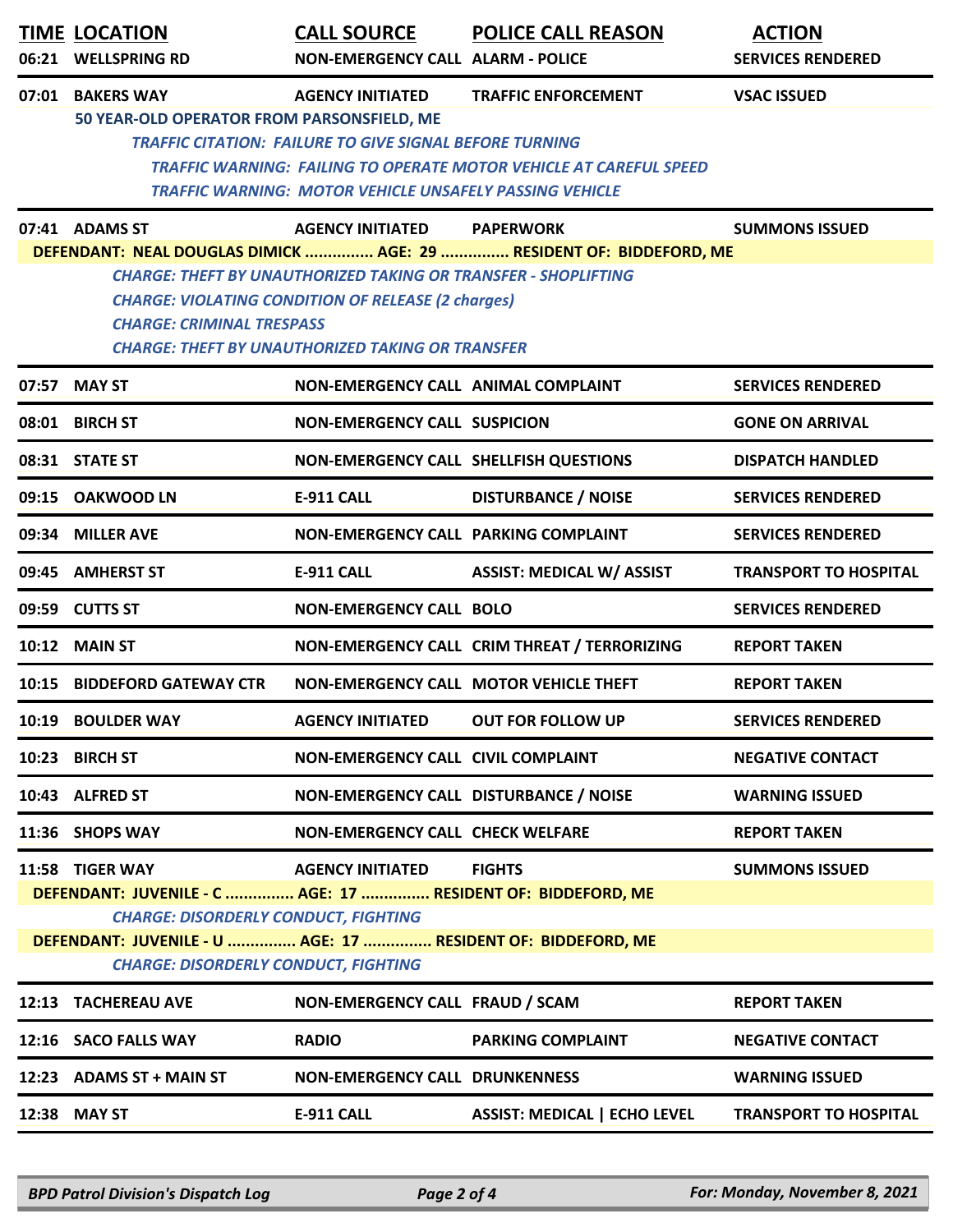|       | <b>TIME LOCATION</b><br>12:43 ADAMS ST                                       | <b>CALL SOURCE</b><br>NON-EMERGENCY CALL CODES ENFORCEMENT                       | <b>POLICE CALL REASON</b>                                      | <b>ACTION</b><br><b>SERVICES RENDERED</b> |
|-------|------------------------------------------------------------------------------|----------------------------------------------------------------------------------|----------------------------------------------------------------|-------------------------------------------|
|       | 12:50 GREEN ST                                                               | <b>E-911 CALL</b>                                                                | 911 MISUSE                                                     | <b>SERVICES RENDERED</b>                  |
|       | 12:55 MAIN ST                                                                | NON-EMERGENCY CALL DISTURBANCE / NOISE                                           |                                                                | <b>WARNING ISSUED</b>                     |
|       | 13:36 CUTTS ST                                                               | <b>NON-EMERGENCY CALL BOLO</b>                                                   |                                                                | <b>NEGATIVE CONTACT</b>                   |
|       | 13:51 ALFRED ST                                                              | <b>NON-EMERGENCY CALL THEFT</b>                                                  |                                                                | <b>REPORT TAKEN</b>                       |
|       | 13:56 PARENT AVE                                                             | <b>WALK-IN AT STATION</b>                                                        | <b>FRAUD / SCAM</b>                                            | <b>REPORT TAKEN</b>                       |
| 14:09 | <b>SUMMER ST</b>                                                             | <b>E-911 CALL</b>                                                                | <b>ASSIST: OUTSIDE FIRE   SMALL</b>                            | <b>SERVICES RENDERED</b>                  |
|       | 14:57 ALFRED ST                                                              | <b>WALK-IN AT STATION</b>                                                        | <b>ASSIST OTHER AGENCY</b>                                     | <b>SERVICES RENDERED</b>                  |
| 14:58 | <b>HILL ST</b>                                                               | <b>E-911 CALL</b>                                                                | <b>BOLO</b>                                                    | <b>SERVICES RENDERED</b>                  |
| 15:03 | <b>MAIN ST</b>                                                               | <b>NON-EMERGENCY CALL CHECK WELFARE</b>                                          |                                                                | <b>REPORT TAKEN</b>                       |
| 15:03 | <b>HARRISON AVE</b>                                                          | <b>NON-EMERGENCY CALL HARASSMENT</b>                                             |                                                                | <b>SERVICES RENDERED</b>                  |
|       | 15:07 HILL ST                                                                | <b>NON-EMERGENCY CALL DISABLED VEHICLE</b>                                       |                                                                | <b>SERVICES RENDERED</b>                  |
|       | 15:23 STATE ST                                                               | <b>WALK-IN AT STATION</b>                                                        | <b>ASSIST OTHER AGENCY</b>                                     | <b>SERVICES RENDERED</b>                  |
| 15:50 | <b>HILL ST</b>                                                               | <b>WALK-IN AT STATION</b>                                                        | <b>ALARM - POLICE</b>                                          | <b>BUILDING CHECK/SECURE</b>              |
| 15:57 | <b>WATER ST</b>                                                              |                                                                                  | NON-EMERGENCY CALL ASSIST: ALARM - COMMERCIAL FIRE FALSE ALARM |                                           |
| 16:00 | <b>FOSS ST</b>                                                               | <b>AGENCY INITIATED</b>                                                          | <b>PAPERWORK</b>                                               | <b>PAPERWORK SERVED</b>                   |
| 16:31 | <b>MAIN ST</b>                                                               | <b>AGENCY INITIATED</b>                                                          | <b>OUT FOR FOLLOW UP</b>                                       | <b>SERVICES RENDERED</b>                  |
|       | <b>16:32 WENTWORTH ST</b>                                                    | <b>NON-EMERGENCY CALL OUT FOR FOLLOW UP</b>                                      |                                                                | <b>SERVICES RENDERED</b>                  |
|       | 16:33 ALFRED ST                                                              | <b>NON-EMERGENCY CALL BOLO</b>                                                   |                                                                | <b>NEGATIVE CONTACT</b>                   |
| 16:37 | <b>CLIFFORD ST</b>                                                           |                                                                                  | NON-EMERGENCY CALL VIOL PROTECTION FROM HARASSM REPORT TAKEN   |                                           |
|       | 16:44 WATER ST + PIKE ST                                                     | <b>AGENCY INITIATED</b>                                                          | <b>ASSIST OTHER AGENCY</b>                                     | <b>SERVICES RENDERED</b>                  |
|       | 17:26 MIDDLE ST                                                              | <b>NON-EMERGENCY CALL CHECK WELFARE</b>                                          |                                                                | <b>NEGATIVE CONTACT</b>                   |
|       | 17:26 MASON ST + GREEN ST                                                    | <b>NON-EMERGENCY CALL ANIMAL COMPLAINT</b>                                       |                                                                | <b>SERVICES RENDERED</b>                  |
|       | 17:26 GUINEA RD + CHRETIEN RD                                                | <b>AGENCY INITIATED</b>                                                          | <b>TRAFFIC DETAIL</b>                                          | <b>SERVICES RENDERED</b>                  |
| 17:33 | <b>GUINEA RD</b><br>73 YEAR-OLD OPERATOR FROM BIDDEFORD, ME                  | <b>AGENCY INITIATED</b><br><b>TRAFFIC WARNING: SPEEDING 10-14 MPH OVER LIMIT</b> | <b>TRAFFIC ENFORCEMENT</b>                                     | <b>WARNING ISSUED</b>                     |
| 17:44 | <b>PIERSONS LN</b>                                                           | <b>WALK-IN AT STATION</b>                                                        | <b>HARASSMENT</b>                                              | <b>SERVICES RENDERED</b>                  |
| 17:46 | <b>GUINEA RD + REBECCA DR</b><br>22 YEAR-OLD OPERATOR FROM KENNEBUNKPORT, ME | <b>AGENCY INITIATED</b><br><b>TRAFFIC WARNING: SPEEDING 10-14 MPH OVER LIMIT</b> | <b>TRAFFIC ENFORCEMENT</b>                                     | <b>WARNING ISSUED</b>                     |